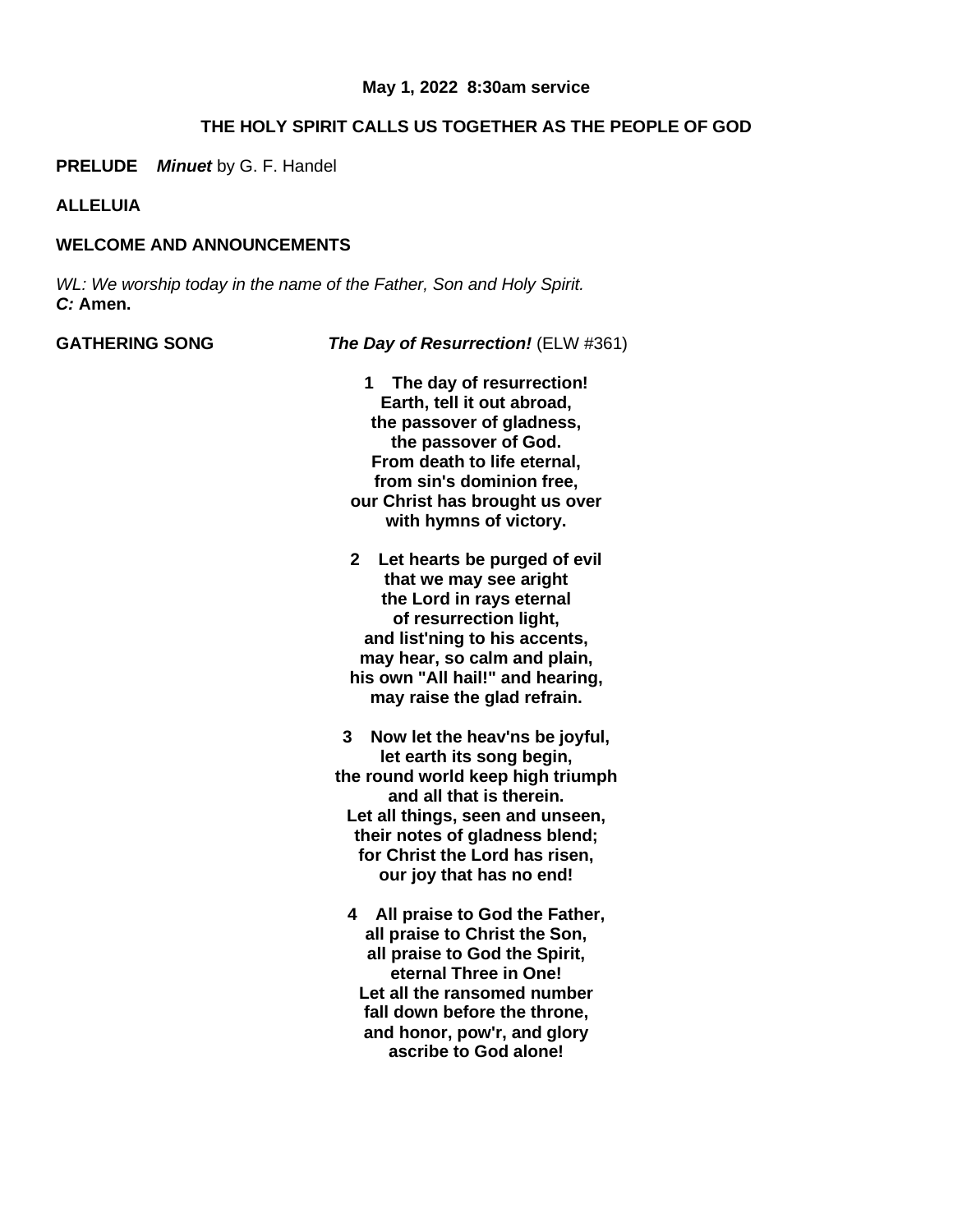# **THANKSGIVING FOR BAPTISM**

Alleluia! Christ is risen. **Christ is risen indeed. Alleluia!**

In the waters of baptism, we have passed over from death to life with Jesus Christ, and we are a new creation. For this saving mystery, and for this water, let us bless God, who was, who is, and who is to come.

We thank you, God, for your river of life, flowing freely from your throne: through the earth, through the city, through every living thin**g.**

You rescued Noah and his family from the flood; You opened wide the sea for the Israelites. Now in these waters you flood us with mercy, and our sin is drowned forever. You open the gate of righteousness and we pass safely through.

In Jesus Christ, you calm and trouble the waters. You nourish us and enclose us in safety. You call us forth and send us out. In lush and barren places, you are with us. You have become our salvation.

Now breathe upon this water and awaken your church once more. Claim us again as your beloved and holy people. Quench our thirst; cleanse our hearts; wipe away every tear.

To you, our Beginning and our End, our Shepherd and Lamb, be honor, glory, praise, and thanksgiving, now and forever. Amen.

# **APOSTOLIC GREETING**

P: The grace of our Lord Jesus Christ, the love of God, and the communion of the Holy Spirit be with *you all.* **C: And also with you.**

| <b>KYRIE</b>          | ELW #157 | (Now the Feast and Celebration) |
|-----------------------|----------|---------------------------------|
| <b>HYMN OF PRAISE</b> | ELW #167 | (Now the Feast and Celebration) |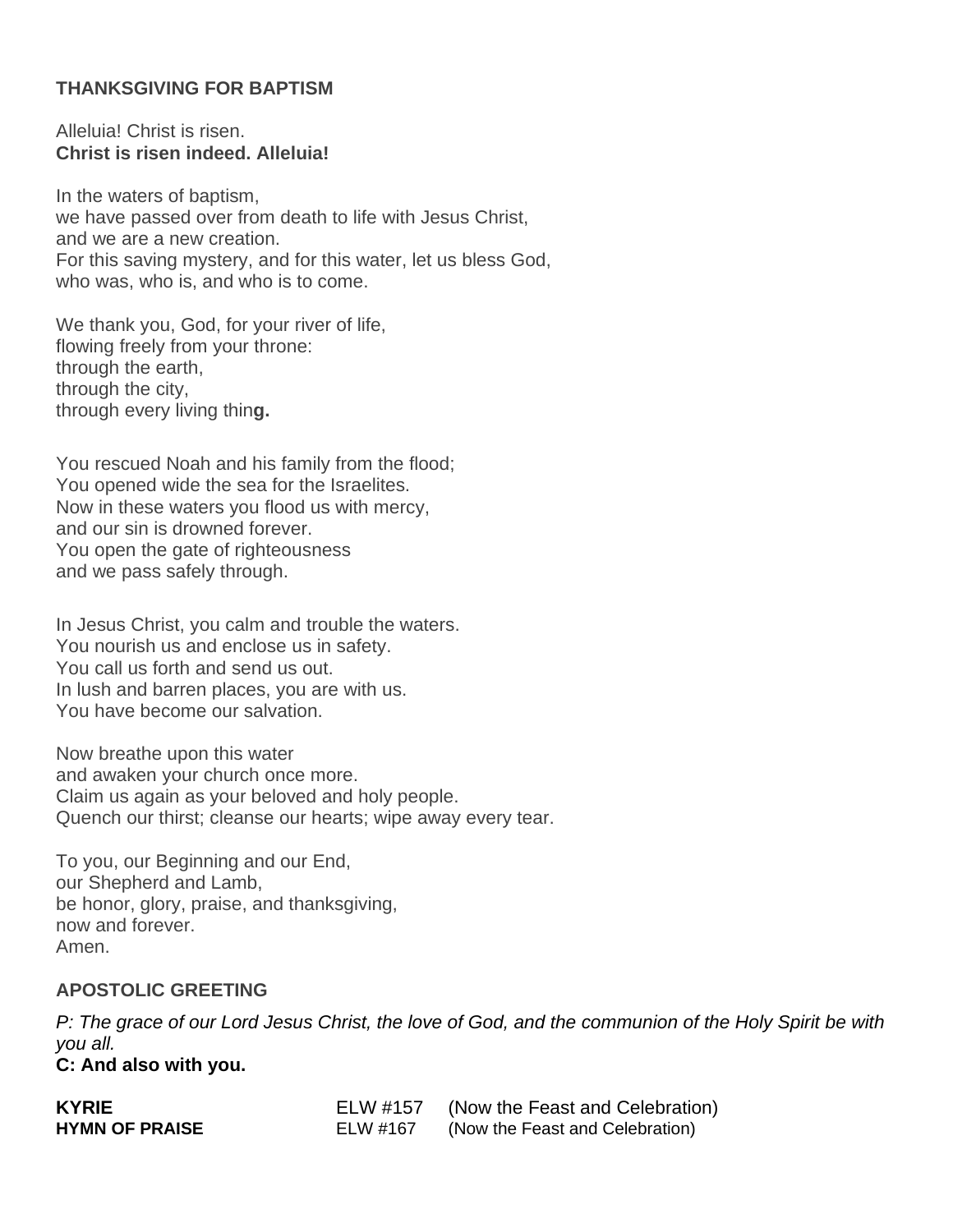#### **PRAYER OF THE DAY**

**All: Eternal and all-merciful God, with all the angels and all the saints we laud your majesty and might. By the resurrection of your Son, show yourself to us and inspire us to follow Jesus Christ, our Savior and Lord, who lives and reigns with you and the Holy Spirit, one God, now and forever. Amen.**

#### *GOD SPEAKS TO US IN SCRIPTURE, PREACHING AND SONG*

#### **FIRST READING Acts 9: 1-6, 7-20**

L: Word of God, Word of Life. C: Thanks be to God.

#### **SECOND READING Revelation 5: 11-14**

L: Word of God, Word of Life. C: Thanks be to God.

#### **CHILDREN'S MESSAGE**

**GOSPEL ACCLAMATION Alleluia, Lord to Whom Shall We Go?** from Now the Feast and Celebration

# **Alleluia. Alleluia. Lord, to whom shall we go? You have the words of eternal life. Alleluia.**

#### **GOSPEL John 21: 1-19**

After the Reading: The Gospel of the Lord. **C: Thanks be to God.**

**MESSAGE** Pastor Amanda Olson de Castillo

**HYMN OF THE DAY** *You Have Come Down to the Lakeshore* (ELW #817)

**1 You have come down to the lakeshore seeking neither the wise nor the wealthy, but only asking for me to follow.**

#### *Refrain*

**Sweet Lord, you have looked into my eyes; kindly smiling, you've called out my name. On the sand I have abandoned my small boat; now with you, I will seek other seas.**

**2 You know full well what I have, Lord: neither treasure nor weapons for conquest, just these my fish nets and will for working.** *Refrain*

**3 You need my hands, my exhaustion, working love for the rest of the weary- a love that's willing to go on loving.** *Refrain*

**4 You who have fished other waters; you, the longing of souls that are yearning: O loving Friend, you have come to call me.** *Refrain*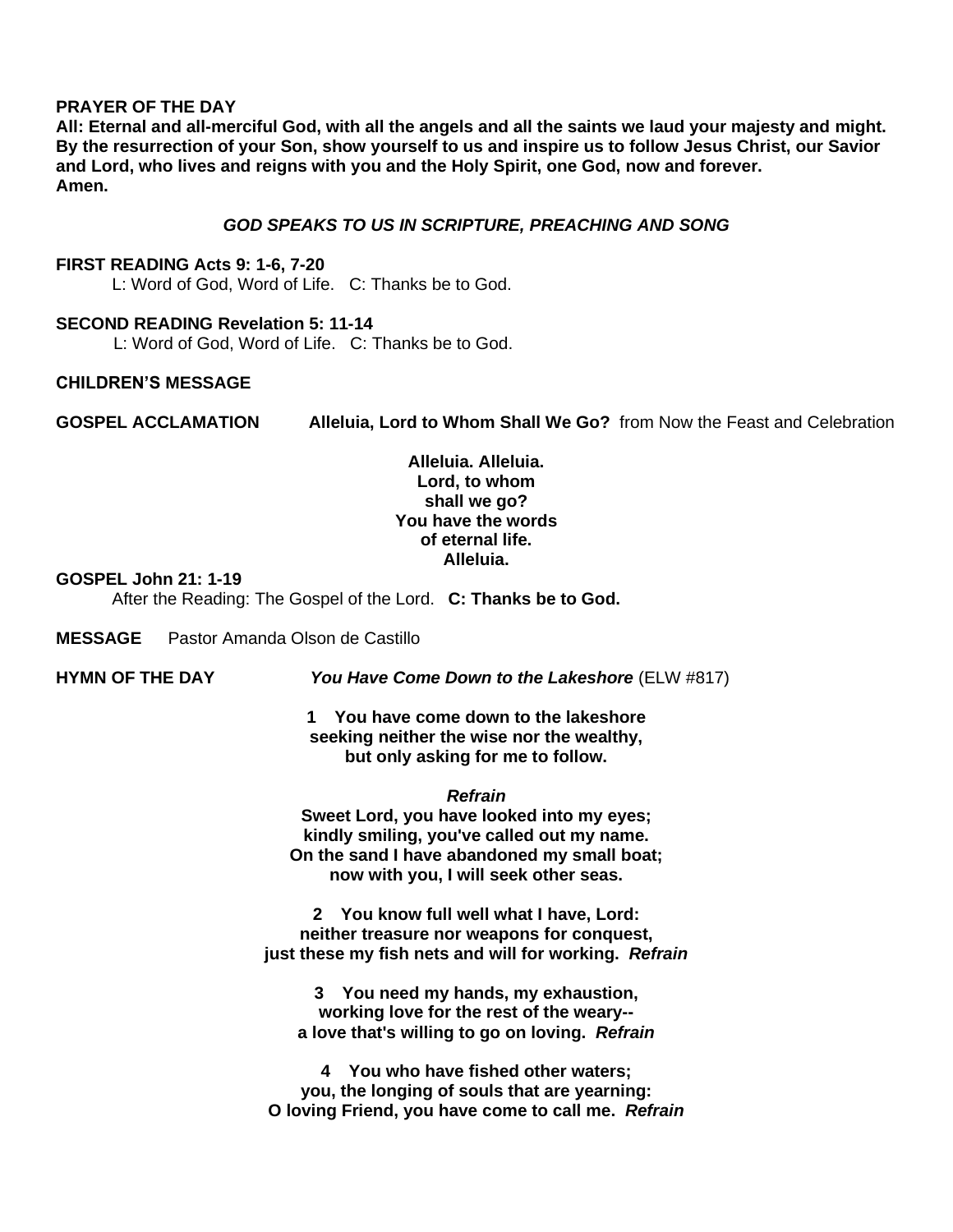#### **AFFIRMATION OF BAPTISM Abigail Amanda Castillo Olson**

#### **SHARING A SIGN OF CHRIST'S PEACE**

P: The peace of the Lord be with you always! **C: And also with you!**

# **GOD FEEDS US WITH THE PRESENCE OF JESUS CHRIST**

**OFFERATORY SONG** *Aria* by G. F. Handel

**OFFERING PRAYER**

P: Let us pray,

C: Blessed are you, O God, ruler of heaven and earth. Day by day you shower us with blessings. As you raised us to new life in Christ, give us glad and generous hearts, ready to praise you and to **respond to those in need, through Jesus Christ, our Savior and Lord. Amen.**

**GREAT THANKSGIVING**

**HOLY, HOLY, HOLY**

**WORDS OF INSTITUTION**

**LORD'S PRAYER**

**COMMUNION MUSIC** *Lamb of God* from Now the Feast and Celebration

**Lamb of God, you take away the sin of the world: have mercy on us, mercy on us, mercy on us.**

**Lamb of God, you break the chains of hatred and fear: have mercy on us, mercy on us, mercy on us.**

**Lamb of God, you are the way of justice and peace: have mercy on us, mercy on us, mercy on us.**

**Lamb of God, you are the way of mercy and love: have mercy on us, mercy on us, mercy on us.**

> **Lamb of God, you take away the sin**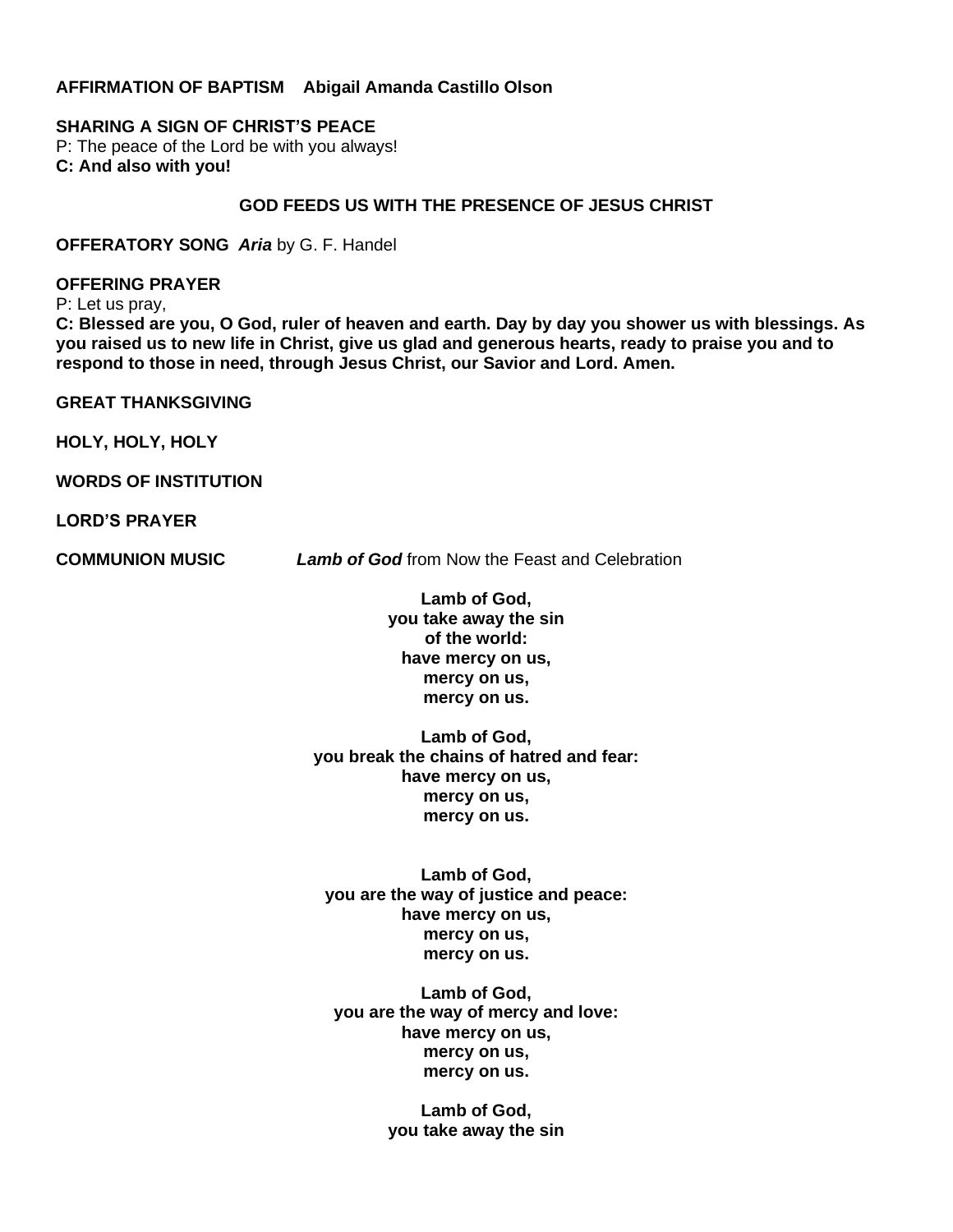# **of the world: grant us peace, grant us peace, grant us peace.**

*Bread of Life from Heaven* (ELW #474)

#### *Refrain*

**Bread of life from heaven, your blood and body given, we eat this bread and drink this cup until you come again.**

**1 Break now the bread of Christ's sacrifice; giving thanks, hungry ones, gather round. Eat, all of you, and be satisfied; in Christ's presence the loaves will abound.** *Refrain*

**2 Seek not the food that will pass away; set your hearts on the food that endures. Come, learn the true and the living way, that the fullness of life may be yours.** *Refrain*

**3 Love as the one who, in love for you, gave himself for the life of the world. Come to the one who is food for you, that your hunger and thirst be no more.** *Refrain*

- **4 Dwell in the one who now dwells in you; make your home in the lifegiving Word. Know only Christ, Holy One of God, and believe in the truth you have heard.** *Refrain*
- **5 Drink of this cup and declare his death; eat this bread and believe Easter morn; trust his return and, with ev'ry breath, praise the one in whom you are reborn.** *Refrain*

#### **COMMUNION BLESSING**

#### **COMMUNION PRAYER**

P: Let us pray.

C: We give you thanks, generous God, for in this bread and cup we have tasted the new heaven and earth where hunger and thirst are no more. Send us from this table as witnesses to the resurrection, **that through our lives, all may know life in Jesus' name. Amen.**

# **GOD BLESSES US AND SENDS US IN MISSION TO THE WORLD**

#### **BLESSING**

P: The blessing of the Lord God Almighty, the blessing of + Christ, the Lamb who was slain, and the blessing of the Holy Spirit of truth be among you and remain with you always.